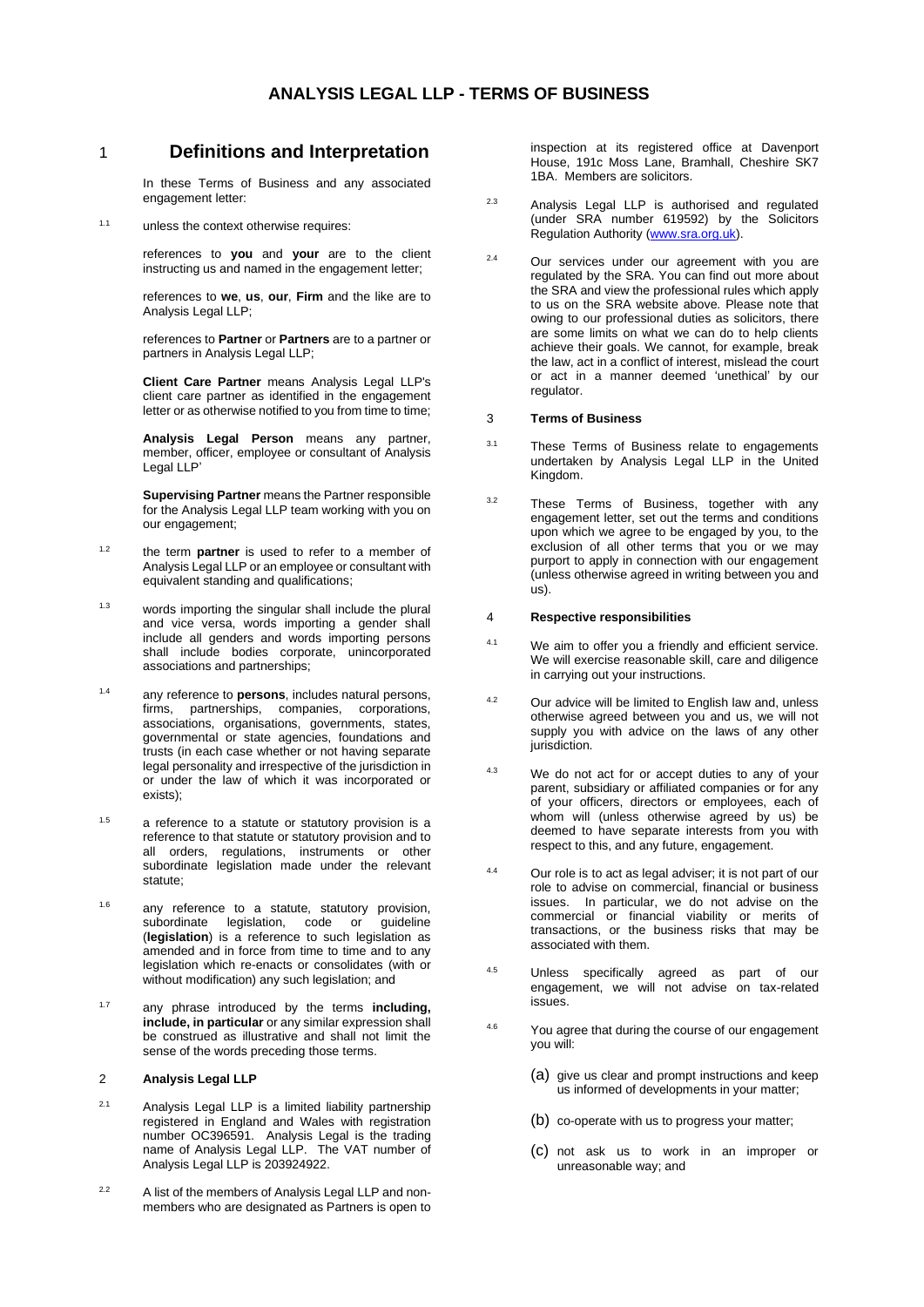(d) safeguard documents which are likely to be required and provide promptly all relevant information and documents, including all information and documents that we request, in connection with your matter.

### 5 **Fees and disbursements**

- 5.1 Unless otherwise agreed, work is charged in six minute units, using hourly rates based on seniority and experience.
- 5.2 Our hourly rates are subject to periodic review. We will inform you of any changes proposed. In addition, rates charged in respect of individual lawyers may change as they increase in seniority.
- 5.3 Our fees are exclusive of VAT, which must therefore be added (where chargeable under current legislation).
- <sup>5.4</sup> We charge separately for disbursements, such as<br>court fees, counsel's fees, expert fees, court fees. correspondent lawyers' fees and search fees, and for expenses such as photocopying, printing, travelling, couriers and out of pocket expenses.
- 5.5 Disbursements and expenses may be subject to VAT, which will be payable in addition where applicable.
- 5.6 In the case of overseas clients, where our fees are paid subject to any deduction or withholding in respect of tax in any non-UK jurisdiction, we reserve the right to charge you an additional amount which will, after any deduction or withholding has been made, leave us with the same amount we would have received in the absence of any such deduction or withholding.
- <sup>5.7</sup> We reserve the right to charge you for any losses incurred on foreign currency disbursements as a result of changes in the exchange rates between the date of our rendering our invoice and its date of payment.
- 5.8 Where we act for more than one client in relation to a matter you agree that each client will, unless otherwise agreed by us, be jointly and severally liable for our charges.

# 6 **Bills**

- $6.1$  If you wish to set a limit on fees and disbursements to be incurred or on the length of time which may elapse before we render a bill to you, please let us know by contacting the Supervising Partner for your matter.
- $6.2$  Unless otherwise agreed in writing, we have the right to render interim bills at monthly intervals or other periodic intervals which we regard as appropriate in the circumstances of any particular case. Such bills are final accounts for the periods covered by them (unless otherwise stated).
- 6.3 Each bill must be paid within 14 days of receipt. Thereafter, we are entitled to charge interest on any outstanding amount of the bill at an annual rate of 4 per cent above the base rate of Barclays Bank plc from time to time, which interest shall accrue on a daily basis from the due date to the date of payment of the outstanding amount in full.

 $6.4$  If arrangements are made for a third party to pay any of our fees or disbursements or VAT, you remain responsible for the payment of any charges to the extent that the third party does not pay our bill in full. This includes any case in which we have been instructed by your insurers to represent you under a policy of insurance.

### 7 **Estimates of fees and disbursements**

- $7.1$  We are always happy to provide estimates of fees and disbursements upon request, where possible. However, it is important to remember that it may not be possible to predict the exact amount of work which will be required and that the stance adopted by opponents, or other parties to a transaction, can significantly affect matters.
- $7.2$  We do not give oral estimates and any estimate given must be in writing. Estimates are given only as a guide and should not be regarded as a firm quotation, unless this is agreed in writing.
- $7.3$  Estimates are given exclusive of VAT.

### 8 **Your rights**

- $8.1$  If you are unhappy with our bills, you have certain rights.
- $8.2$  You may object to a bill using the complaints procedure explained in Clause [21](#page-4-0) of these Terms of Business.
- 8.3 You also have a right, under Part III of the Solicitors Act 1974 and subject to certain criteria, to apply to have our charges reviewed by the court (this is called 'assessment').
- 8.4 We will be happy to explain these rights further to you, if you wish. If you would like to discuss any of our bills, you should in the first instance contact the Supervising Partner. If this does not resolve the matter to your satisfaction or you would prefer not to speak to the Supervising Partner, please feel free to contact our Client Care Partner.

### 9 **Anti-money laundering**

- 9.1 We are, in most cases, required by anti-money laundering legislation to verify your identity and we can accept instructions only on the basis that you can properly identify yourself (and any persons whom you represent) to us. We take our obligations seriously to protect both us and our clients and so, if we do not receive sufficient evidence of identity, within a reasonable time of our request, we may have to stop acting for you. In that event, you will be charged for work done up to the time we stop acting. Our verification of identity may include the use of electronic verification services and/or require you to provide us with original documents, which we will copy for our records.
- $9.2$  Under the anti-money laundering legislation, we may also need to raise enquiries as to the source of client assets and the source of funds to be used with each engagement.
- $9.3$  We reserve the right to decline the receipt of sums of money in cash. In addition, we will not accept funds from any source unless that source is one which has previously been identified to our satisfaction and from which we have agreed to accept funds. If this is not the case, the funds will be dealt with in accordance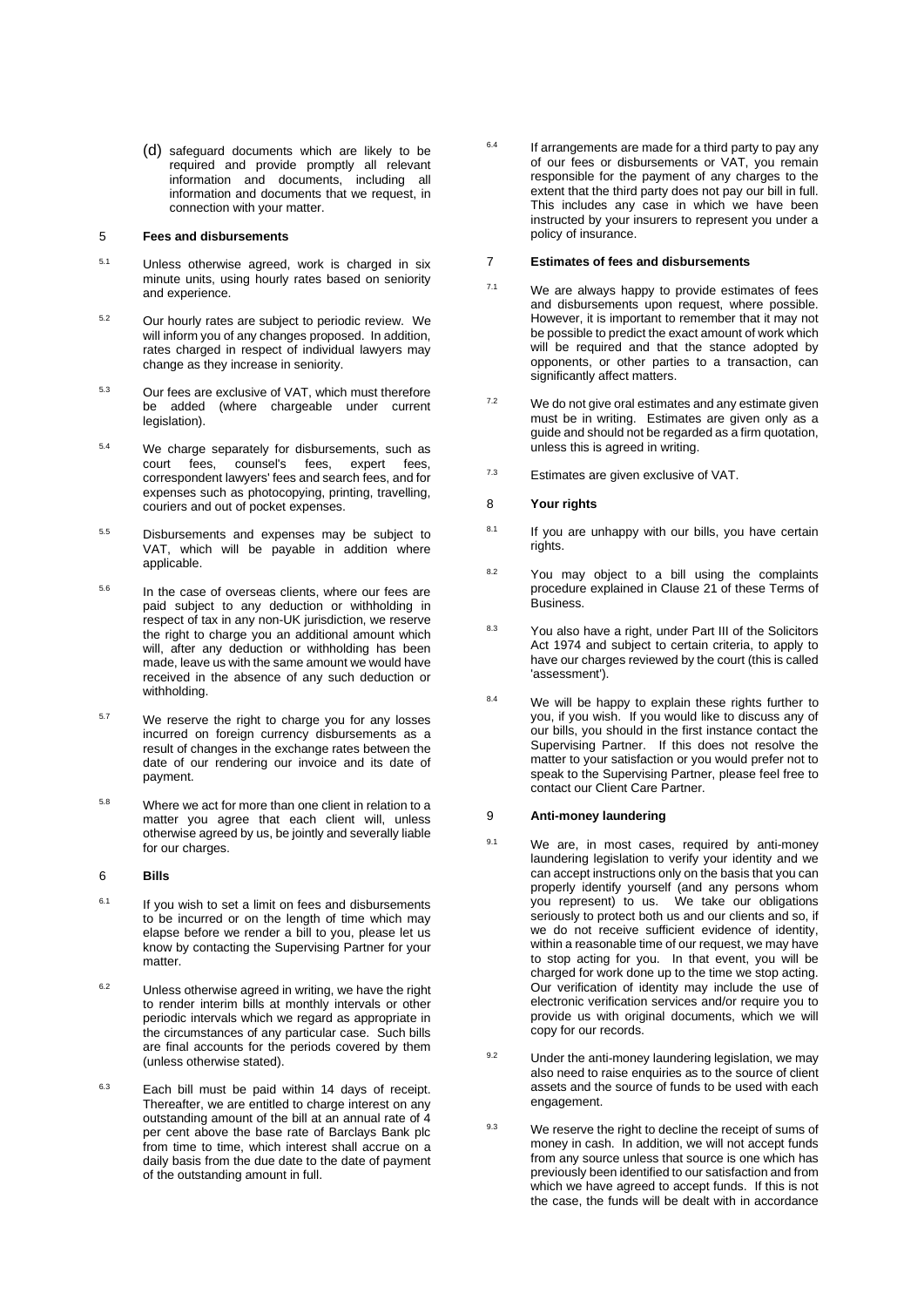with applicable law and regulation. In the event that we are unable to accept funds from the source in question, you will remain responsible for the payment of our fees, disbursements and VAT and the discharge of any other liabilities which the funds were intended to meet.

# 10 **Confidentiality and conflicts**

- 10.1 The rules of professional conduct under which we practise impose requirements upon us regarding conflict between the duties we owe to different clients in relation to the same or related matters and regarding preservation of our clients' confidences.
- 10.2 We shall take reasonable steps to preserve your confidences both during an engagement and after its completion, and it is agreed that we may use internal information barriers for this purpose. It is also agreed that you will not expect us to divulge to you other clients' confidential information which we may hold. If, while representing you, we learn that your interests are adverse to another client or potential client of Analysis Legal LLP, we may (in accordance with our professional rules) approach you to seek your agreement to our continuing to act on terms<br>satisfactory to all concerned. In some satisfactory to all concerned. circumstances, however, our professional rules may require that we cease to act.
- <sup>10.3</sup> Our confidentiality obligations are subject to certain exceptions, including where disclosure is required by law, regulation or an order of the court. An example is the legislation on money laundering and terrorist financing which has placed solicitors under a legal duty in certain circumstances to disclose information to the National Crime Agency. The duty includes where a solicitor knows or suspects that a client transaction involves money laundering. Under the legislation, we may not be able to inform you that a disclosure has been made or of the reasons for it.
- 10.4 We reserve the right to use external agencies for photocopying, printing, translation and typing services, subject to appropriate safeguards to maintain confidentiality. Please let us know if you do not wish us to do so in any particular case. There may be occasions when it is desirable to outsource other activities, but we will advise you before doing so.
- 10.5 External firms or organisations may conduct audit or quality checks on our practice for legal or regulatory purposes. These external firms or organisations are required to maintain confidentiality in relation to your files.

### 11 **Financial services**

- 11.1 Matters upon which we are instructed may involve regulated activities within the meaning of the Financial Services and Markets Act 2000. We are not authorised under that Act and so may have to refer you to someone who is authorised to provide any necessary advice.
- 11.2 However, as we are members of the Law Society (which is a designated professional body for the purposes of the Financial Services and Markets Act 2000), we may be permitted to engage in certain limited regulated activities, provided that they are closely linked to the legal services we are providing to you. Any services we provide in this respect are regulated by the Solicitors Regulation Authority.

11.3 Further information on the regulatory framework and complaints procedure is given in Clause 21 of these Terms of Business.

#### 12 **Ceasing to act**

- $12.1$  If you wish to terminate our engagement at any time please notify the Supervising Partner and, if we so request, confirm the position in writing. No period of notice is necessary unless otherwise agreed.
- <sup>12.2</sup> We reserve the right for good reason and upon reasonable notice to terminate our engagement. including if:
	- (a) you fail to comply with your responsibilities under Clause 4 of these Terms of Business; or
	- (b) our continuing to act would be impractical, unethical or contravene legal or regulatory requirements.
- $12.3$  We also reserve the right to decline to act further if you do not pay promptly a bill (fees and/or disbursements) within the due period.
- $12.4$  Any termination by us will be confirmed to you in writing, if requested.
- $12.5$  In certain circumstances, we may be required by law or regulation to suspend or terminate our engagement without giving any period of notice or reasons.
- $12.6$  On termination of our engagement, we will submit a bill to you to cover work done and disbursements incurred in respect of the period up to the date of termination, and necessarily incurred afterwards as part of the orderly termination of our engagement.
- <sup>12.7</sup> Unless otherwise terminated, our engagement will end when our work on the matter is completed and our final statement of account is rendered.
- 12.8 Clauses 5, 6, 8, 10.3, 12.6 to 12.7 (inclusive), 13, 14, 15, 16, 17, 19.3 and 22 to 30 (inclusive) shall survive termination of our engagement as will any other provision of our engagement which, by its nature, is intended to survive such termination.

# 13 **Files and documents**

- <sup>13.1</sup> We may have the right to keep your papers, documents or other property which are in our possession until you have paid all the money that is due to us. This right will continue after the termination of our engagement.
- 13.2 We will retain all papers and documents (except for any papers and documents to which you are entitled and which you ask to be returned to you) electronically or in storage for a reasonable period, generally not exceeding seven years from the end of the instructions on the matter concerned, on the understanding that we have your authority to destroy them at any time after this period. If you wish papers and documents to be retained for a longer period, then please contact us to make specific arrangements.
- 13.3 Subject to there being no money owing to us for our fees and disbursements, we will return to you on request papers and documents to which you are entitled. Where you request papers and documents to be sent to you or another person, we are entitled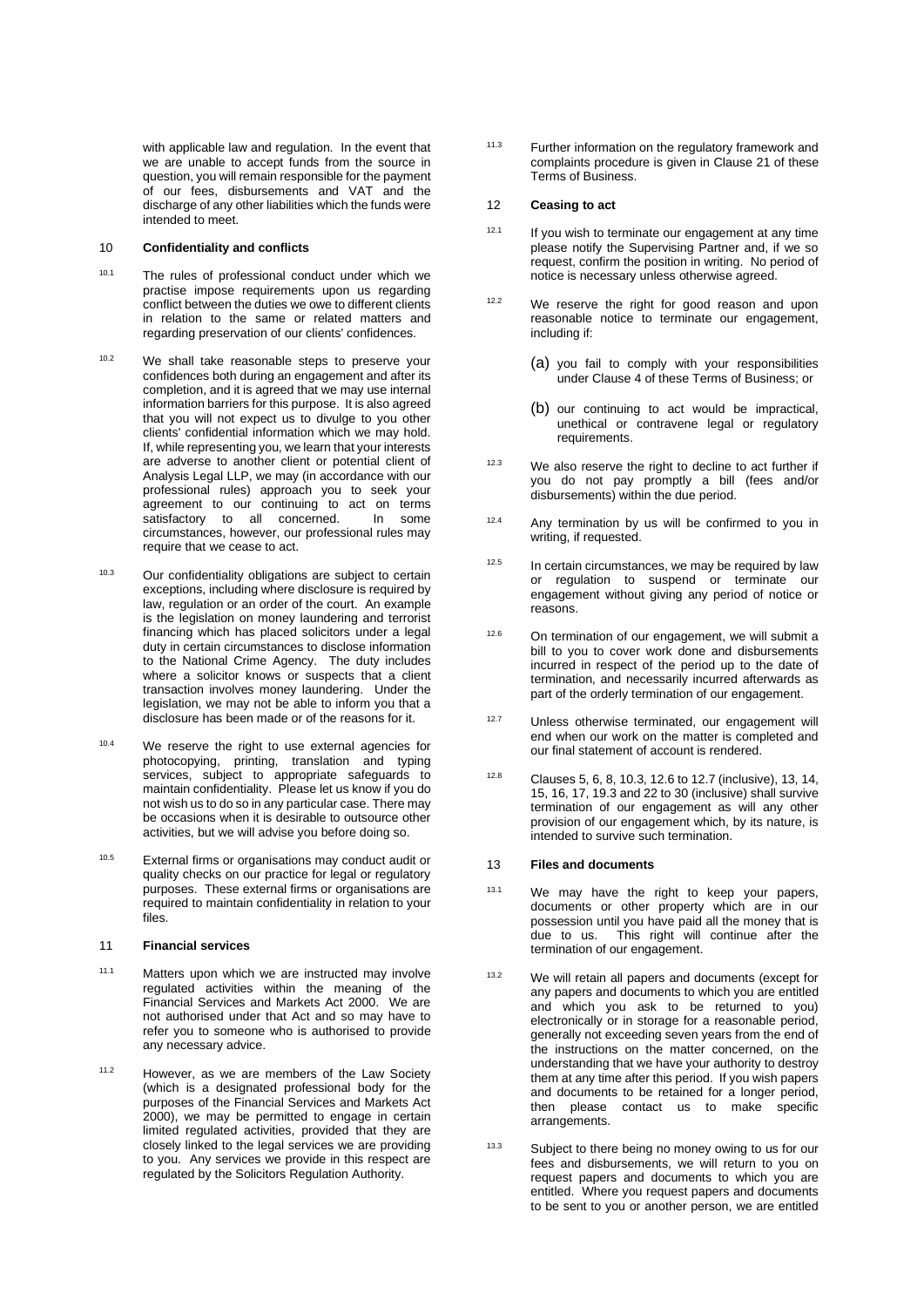to make a reasonable charge for handling costs and delivery.

13.4 We may disseminate documents arising from client matters to our staff on internal databases or intranets (which are confidential to the Firm); please let us know if you do not wish us to do so in any particular case.

#### 14 **Liability**

- 14.1 Our liability to you under or in connection with our engagement, above the compulsory minimum level of professional indemnity cover set by our professional rules from time to time, shall not exceed £3,000,000. This limit shall apply to any and all causes of action against us in respect of or arising from or in any way connected with our engagement by you. Where you instruct us on future matters, this Clause 14.1 shall also apply to each such future matter but with a fresh limit, as above.
- 14.2 Where instructions on any matter are from multiple clients, a single limit will apply to be shared by all such clients.
- 14.3 If you would like us to have a higher limit for any particular matter, please contact us to discuss this.
- <sup>14.4</sup> If you would like to see our professional indemnity insurance details, these are available on request.
- 14.5 Save as provided in Clause 17 your relationship will be solely with Analysis Legal LLP, and Analysis Legal LLP will have sole legal liability for the work done for you and for any act or omission in the course of that work. No Analysis Legal Person will have any personal legal liability for that work, whether in contract, tort (including negligence) or otherwise. In particular, the fact that an Analysis Legal Person signs in his or her own name any letter, email or other document in the course of carrying out that work will not mean that he or she is assuming any personal legal liability separate to that of Analysis Legal LLP.
- 14.6 You agree that any claim brought in respect of a matter upon which we are instructed will be made against Analysis Legal LLP and not against any Analysis Legal Person.
- 14.7 However, in the unlikely situation that a court of competent jurisdiction allows you to make a claim, in respect of a matter upon which we are instructed, against Analysis Legal LLP and/or any Analysis Legal Person, you agree that the restrictions and limitations of liability set out in Clause 14.1 (or as may otherwise be agreed in writing between you and us pursuant to Clause 14.3) and Clause 15 will apply as if Analysis Legal LLP and all Analysis Legal Persons against whom a claim is made were a single entity. Accordingly, you will not be entitled to recover any more than the aggregate capped amount set out in Clause 14.1 (or as may otherwise be agreed in writing between you and us pursuant to Clause 14.3) from the combined resources (including applicable insurance) of Analysis Legal LLP and all Analysis Legal Persons.
- 14.8 These Terms of Business shall only apply to exclude or limit any liability to the extent permitted by law.

#### 15 **Contribution claims**

15.1 Our liability to you will be limited to that proportion of any loss or damage you may suffer as is just and equitable, having regard to the extent of your own responsibility for the loss and damage and that of any other person who may also be liable to you in respect of it.

- 15.2 In considering whether other persons may be liable to you, no account is to be taken of any inability on your part to enforce remedies against another person by reason of causes of action against that person becoming time-barred, or the person's lack of means or the person's reliance on exclusions or limitations of liability.
- 15.3 Nothing in this Clause 15 shall increase our liability beyond that set out in Clause 14.

## 16 **Responsibility to third parties**

- <sup>16.1</sup> The advice we give is intended for your sole benefit in respect of the particular work you instruct us to do; it is not intended to be used or relied upon by others, or for a different purpose. Accordingly, you should not disclose our advice to others without our consent or rely on it in connection with any other matter.
- 16.2 Save where imposed by law, we do not accept any responsibilities to any third parties in relation to the matter on which we are instructed by you. To the extent that the law nonetheless imposes on us such responsibility to any third parties, our liability to them shall be limited in accordance with Clauses 14 and 15, and a single limit as set out in Clause 14 shall be shared between such third parties and you.

#### 17 **Correspondent lawyers, counsel etc**

17.1 Where we consider it to be an effective way of dealing with a matter, we will instruct counsel or engage correspondent lawyers, experts or others on your behalf. We shall, however, consult you before instructing or engaging any such persons. We will not be responsible for the advice given, services provided by, or default of, counsel, correspondent lawyers, experts or others instructed by us on your behalf, but we will use reasonable care in selecting them. You will be responsible for the fees and expenses of any such persons instructed or engaged.

### 18 **Data Protection**

18.1 We are committed to our obligations under the General Data Protection Regulation. We have explained how we use, process and protect your personal data (and that of your organisation's staff's personal data, where applicable) in our Privacy Notice which can be found on our website at this address: [www.analysislegal.co.uk](http://www.analysislegal.co.uk/)

#### 19 **Electronic communications**

- 19.1 During the course of this matter, we may wish to communicate electronically with one another. The electronic transmission of information cannot be guaranteed to be secure or error-free, as it will be transmitted over a public network, and such information could be intercepted, corrupted, lost, destroyed, arrive late or incomplete, or otherwise be adversely affected or unsafe to use.
- 19.2 We and you each agree to use reasonable procedures to check for the most recently known viruses before sending information electronically, but we each recognise that such procedures cannot be a guarantee that transmissions will be virus-free.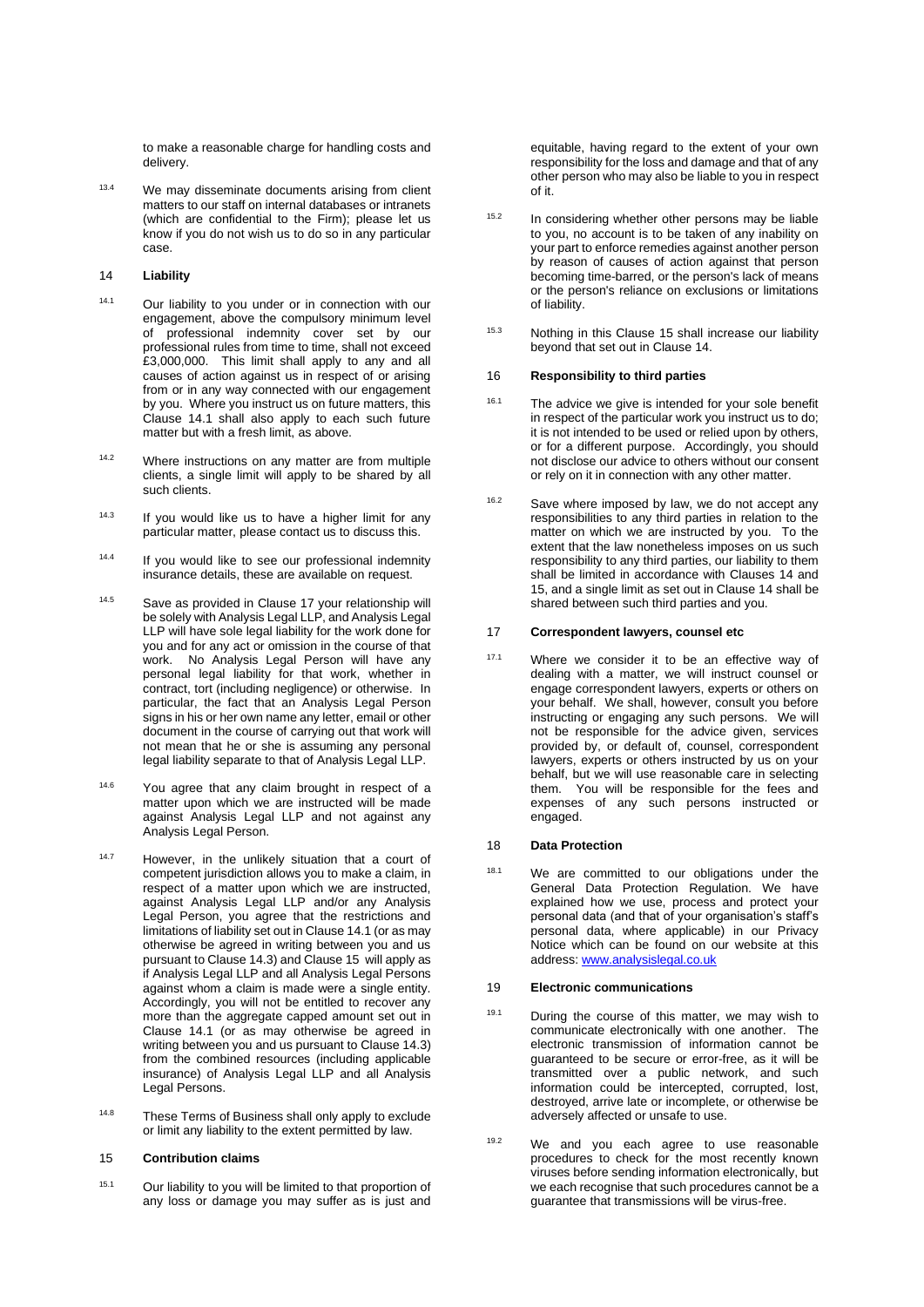19.3 We shall each be responsible for protecting our own interests in relation to electronic communications. Neither you or we (nor any Analysis Legal Person) shall be liable to the other on any basis, whether in contract, tort (including negligence) or otherwise, in respect of any damage or loss arising from or in connection with the electronic communication of information between us.

### 20 **Future instructions**

 $20.1$  Unless we both agree otherwise, and subject to our then current hourly rates, these Terms of Business (as amended from time to time) will apply to any future instructions that you are kind enough to give us.

#### <span id="page-4-0"></span>21 **Complaints procedure**

- $21.1$  Analysis Legal LLP is committed to high quality legal advice and client care. If you are unhappy about any aspect of the service you have received or about the bill, please contact Anna Lees on 01616676100 or [anna@analysislegal.co.uk](mailto:anna@analysislegal.co.uk) or by post to our office. We have a procedure in place, which details how we handle complaints, which is available on request from our office or by contacting one of the Partners. We have eight weeks to consider your complaint. If we have not resolved it within this time you may complain to the Legal Ombudsman.
- $21.2$  If for any reason we are unable to resolve matters between us within eight weeks, you may be entitled to ask the Legal Ombudsman (PO Box 6806, Wolverhampton WV1 9WJ, tel: 0300 555 0333 or email: enquiries@legalombudsman.org.uk) to consider the complaint. Access to the Legal Ombudsman is subject to qualification criteria, details of which are accessible via the above link. Normally, you will need to bring a complaint to the Legal Ombudsman within six months of receiving a final written response from us about your complaint or within six years of the act or omission about which you are complaining occurring (or if outside of this period, within three years of when you should reasonably have been aware of it). Further details are available on the Legal Ombudsman's website: www.legalombudsman.org.uk
- 21.3 Responsibility for regulation and complaints handling has been separated from the Law Society's representative functions. The Solicitors' Regulation Authority is the independent regulatory arm of the Law Society, and the Legal Ombudsman deals with complaints against lawyers: you may raise any concerns with either of these bodies. In certain circumstances, if you suffer a loss as a result of wrongdoing by solicitor you may be able to claim from the SRA compensation fund. For information see [www.sra.org.uk/consumers/consumers.page.](http://www.sra.org.uk/consumers/consumers.page)
- $21.4$  If you are unhappy with our charges, you may also be entitled to apply to Court for an assessment of the bill under Part III of the Solicitors Act 1974. However, the Legal Ombudsman may not consider a complaint about our bill if you have applied to Court for it to be assessed. Please note that if all or part of the bill remains unpaid, we may be entitled to charge interest.
- 21.5 Alternative complaints / dispute resolution bodies do also exist (such as Ombudsman Services, ProMediate and Small Claims Mediation) which are competent to deal with complaints about legal services if we both agree to use such a scheme. If we

agree to use such a scheme we will inform you when notifying you of our final response to your complaint.

### 22 **Third party rights**

- $22.1$  Except to the extent provided in Clause 22.2, a person who is not a party to the agreement between us has no right under the Contracts (Rights of Third Parties) Act 1999 to enforce any term of the agreement.
- <sup>22.2</sup> The exclusions of liability in favour of Analysis Legal Persons contained in Clauses 14, 15, 16, 19 and 24 of these Terms of Business may be enforced by any Analysis Legal Person subject to and in accordance with the terms of the agreement between us and the Contracts (Rights of Third Parties) Act 1999.
- 22.3 Notwithstanding that any term of the agreement between us may be or become enforceable by an Analysis Legal Person:
	- (a) you and we may agree to waive, grant time under or otherwise deal with any of our respective rights and obligations under the terms of the agreement between you and us; and
	- (b) the terms of the agreement between you and us may be varied, amended or modified, or such agreement may be suspended, cancelled or terminated by agreement between you and us or pursuant to its terms, or the agreement may be rescinded, (in each case) without reference to or the consent of any such Analysis Legal Person.

# 23 **Intellectual property**

Unless otherwise expressly agreed in writing, we own the rights in the work product that we produce in providing services to you. Subject to payment of our fees for services provided, we grant to you a nonexclusive, royalty free and perpetual licence to use the work product for the purposes for which we produced it for you. This licence does not allow you to give the work product to third parties to use for their benefit unless we have specifically agreed to this in writing.

## 24 **Disclosures to HM Revenue and Customs**

In certain circumstances legislation may require us to disclose details of transactions to HM Revenue and Customs where these may result in a tax advantage. If we consider that such a requirement arises we will inform you, and you agree to provide us with such information and assistance as may be necessary to enable us to meet our obligations in this regard within the time frame imposed by law. While we will aim to secure your consent to such disclosure, we may be required to make disclosure whether you consent or not and neither we nor any Analysis Legal Person will be responsible for any loss (including additional tax, interest or penalties) which may arise by reason of our having done so.

## 25 **Publicity**

25.1 Where we have advised on a transaction (and subject to our duty of confidentiality) we may inform legal and trade journals about the transaction which we have completed, and may also use details of the transaction for our own marketing. Please let us